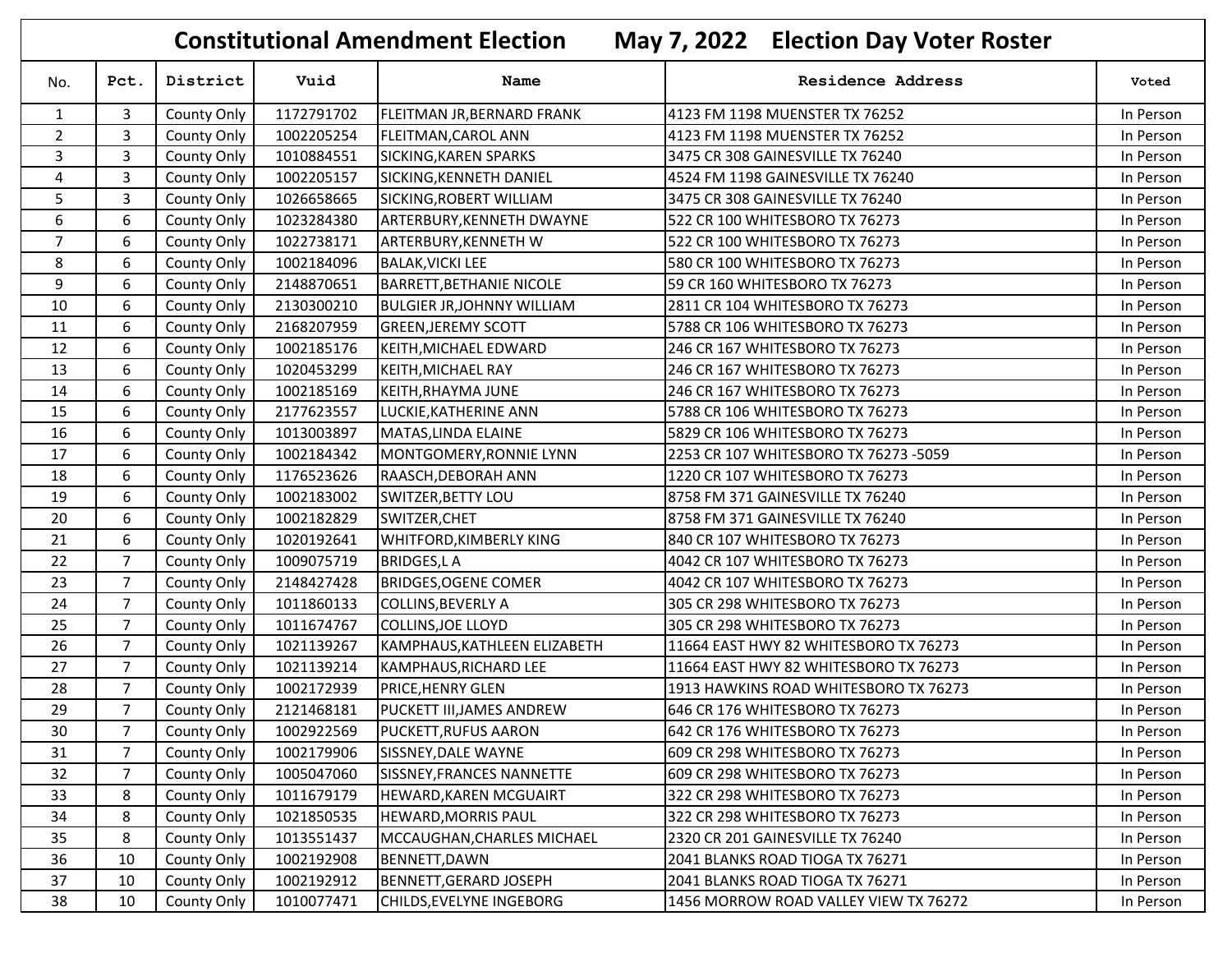| 39 | 10 | County Only        | 1010812064 | CHILDS, LAWRENCE EUGENE             | 1456 MORROW ROAD VALLEY VIEW TX 76272        | In Person |
|----|----|--------------------|------------|-------------------------------------|----------------------------------------------|-----------|
| 40 | 10 | County Only        | 1018540398 | COXSEY, DARRELL WAYNE               | 47 IRVING CIRCLE VALLEY VIEW TX 76272        | In Person |
| 41 | 10 | County Only        | 1018811069 | <b>COXSEY, PAULETTE SITZES</b>      | 47 IRVING CIRCLE VALLEY VIEW TX 76272        | In Person |
| 42 | 10 | County Only        | 1048546173 | FIELDS-STANFORD, LENA A             | 260 HEMMING ROAD VALLEY VIEW TX 76272        | In Person |
| 43 | 10 | County Only        | 1002187797 | FOX, WILLIAM DONALD                 | 569 MORROW ROAD VALLEY VIEW TX 76272         | In Person |
| 44 | 10 | County Only        | 1191830514 | HUME, EARLENA S                     | 260 HEMMING ROAD VALLEY VIEW TX 76272        | In Person |
| 45 | 10 | County Only        | 1077590254 | HUME, JAMES WILLIAM                 | 260 HEMMING ROAD VALLEY VIEW TX 76272        | In Person |
| 46 | 10 | County Only        | 1002188258 | ISBELL, DAVID KENT                  | 963 MORROW ROAD VALLEY VIEW TX 76272         | In Person |
| 47 | 10 | County Only        | 1002188243 | <b>ISBELL, SHERRY ANN</b>           | 963 MORROW ROAD VALLEY VIEW TX 76272         | In Person |
| 48 | 10 | County Only        | 1089339330 | JOHNSON, DEEDE                      | 116 BLACKBASS LANE VALLEY VIEW TX 76272      | In Person |
| 49 | 10 | <b>County Only</b> | 1089385571 | JOHNSON, DEIDER RAY                 | 116 BLACKBASS LANE VALLEY VIEW TX 76272      | In Person |
| 50 | 10 | County Only        | 1013150098 | LESTER, TIFFANY MARIE               | 1050 BLACKJACK ROAD VALLEY VIEW TX 76272     | In Person |
| 51 | 10 | County Only        | 1181349535 | LIVESAY, JESSICA BENNETT            | 2041 BLANKS ROAD TIOGA TX 76271              | In Person |
| 52 | 10 | County Only        | 1004014438 | MADISON, MARCUS RAY                 | 101 REDBIRD LANE TIOGA TX 76271              | In Person |
| 53 | 10 | County Only        | 1018599765 | MADISON, TAMMIE MARIE               | 101 REDBIRD LANE TIOGA TX 76271              | In Person |
| 54 | 10 | County Only        | 1002191262 | SOULES, DEBRA BONITA                | 281 MORROW ROAD VALLEY VIEW TX 76272         | In Person |
| 55 | 10 | County Only        | 1002191215 | SOULES, MICHAEL GARY                | 281 MORROW ROAD VALLEY VIEW TX 76272         | In Person |
| 56 | 10 | County Only        | 1002272382 | SPARKMAN, BRENDA                    | 347 MORROW ROAD VALLEY VIEW TX 76272         | In Person |
| 57 | 10 | County Only        | 1002188075 | SPARKMAN, TIM                       | 347 MORROW ROAD VALLEY VIEW TX 76272         | In Person |
| 58 | 10 | County Only        | 1202780120 | STRICKLIN, LILLIAN E                | 5546 EAST FM 922 VALLEY VIEW TX 76272 -6723  | In Person |
| 59 | 10 | County Only        | 1077126918 | <b>STRICKLIN JR, ROBERT SHERROD</b> | 5546 EAST FM 922 VALLEY VIEW TX 76272        | In Person |
| 60 | 10 | County Only        | 2160017409 | YATES, CASEY GEORGE                 | 884 HEMMING ROAD VALLEY VIEW TX 76272        | In Person |
| 61 | 10 | County Only        | 1022745163 | YATES, GEORGE FREDRICK              | 884 HEMMING ROAD VALLEY VIEW TX 76272        | In Person |
| 62 | 10 | County Only        | 1022744880 | YATES, JOAN MARIE                   | 884 HEMMING ROAD VALLEY VIEW TX 76272        | In Person |
| 63 | 11 | County Only        | 1022188352 | <b>BROOKS, BRENDA HISAW</b>         | 245 CR 2255 VALLEY VIEW TX 76272 -7640       | In Person |
| 64 | 11 | County Only        | 1022188381 | <b>BROOKS, RICHARD DOUGLAS</b>      | 245 CR 2255 VALLEY VIEW TX 76272             | In Person |
| 65 | 11 | County Only        | 1193833714 | <b>BROWN, BETTY A</b>               | 465 CR 2251 VALLEY VIEW TX 76272             | In Person |
| 66 | 11 | County Only        | 1002192425 | <b>BUCKLEY JR, GEORGE CLAYTON</b>   | 12 JACKSON COURT VALLEY VIEW TX 76272        | In Person |
| 67 | 11 | County Only        | 2189871383 | CHAPPELL, ALYSSA MARIE              | 50 CR 2254 VALLEY VIEW TX 76272              | In Person |
| 68 | 11 | County Only        | 1206606802 | DAVIS, MICHAEL RAY                  | 693 CR 251 VALLEY VIEW TX 76272              | In Person |
| 69 | 11 | County Only        | 1089323857 | NARDIZZI, BARBARA SUE               | 2847 HEMMING ROAD VALLEY VIEW TX 76272       | In Person |
| 70 | 11 | County Only        | 1089323861 | NARDIZZI, MARK ALVAREZ              | 2847 HEMMING ROAD VALLEY VIEW TX 76272 -7590 | In Person |
| 71 | 11 | County Only        | 1192269963 | ORTEGA, DAVID KOENIG                | 1026 BOONE CIRCLE VALLEY VIEW TX 76272       | In Person |
| 72 | 11 | County Only        | 1047267752 | SHARP, CAROLYN CASH                 | 67 TOWER ROAD VALLEY VIEW TX 76272           | In Person |
| 73 | 11 | County Only        | 1167272377 | SMITH, CHARLA WOMACK                | 34 CR 2252 VALLEY VIEW TX 76272              | In Person |
| 74 | 11 | County Only        | 1158609706 | <b>STACK, JESSICA NICOLE</b>        | 30 CR 2250 VALLEY VIEW TX 76272              | In Person |
| 75 | 11 | County Only        | 2125872130 | STEWART, AUDRIE CHRISTINE           | 30 CR 2250 VALLEY VIEW TX 76272              | In Person |
| 76 | 11 | County Only        | 1092261408 | TILLMAN, CALVIN D                   | 767 FM 3442 VALLEY VIEW TX 76272             | In Person |
| 77 | 11 | County Only        | 1074352519 | WILSON, KIMBERLY ANNE               | 520 CR 2255 VALLEY VIEW TX 76272             | In Person |
| 78 | 11 | County Only        | 1158906020 | <b>WILSON, MARCUS W</b>             | 520 CR 2255 VALLEY VIEW TX 76272             | In Person |
| 79 | 17 | County Only        | 1002206572 | <b>BAYER, FRANCES ELIZABETH</b>     | 136 SOUTH FM 373 MUENSTER TX 76252           | In Person |
| 80 | 17 | County Only        | 1009538179 | <b>BECKER, JOSEPH PAUL</b>          | 564 CR 359 MUENSTER TX 76252                 | In Person |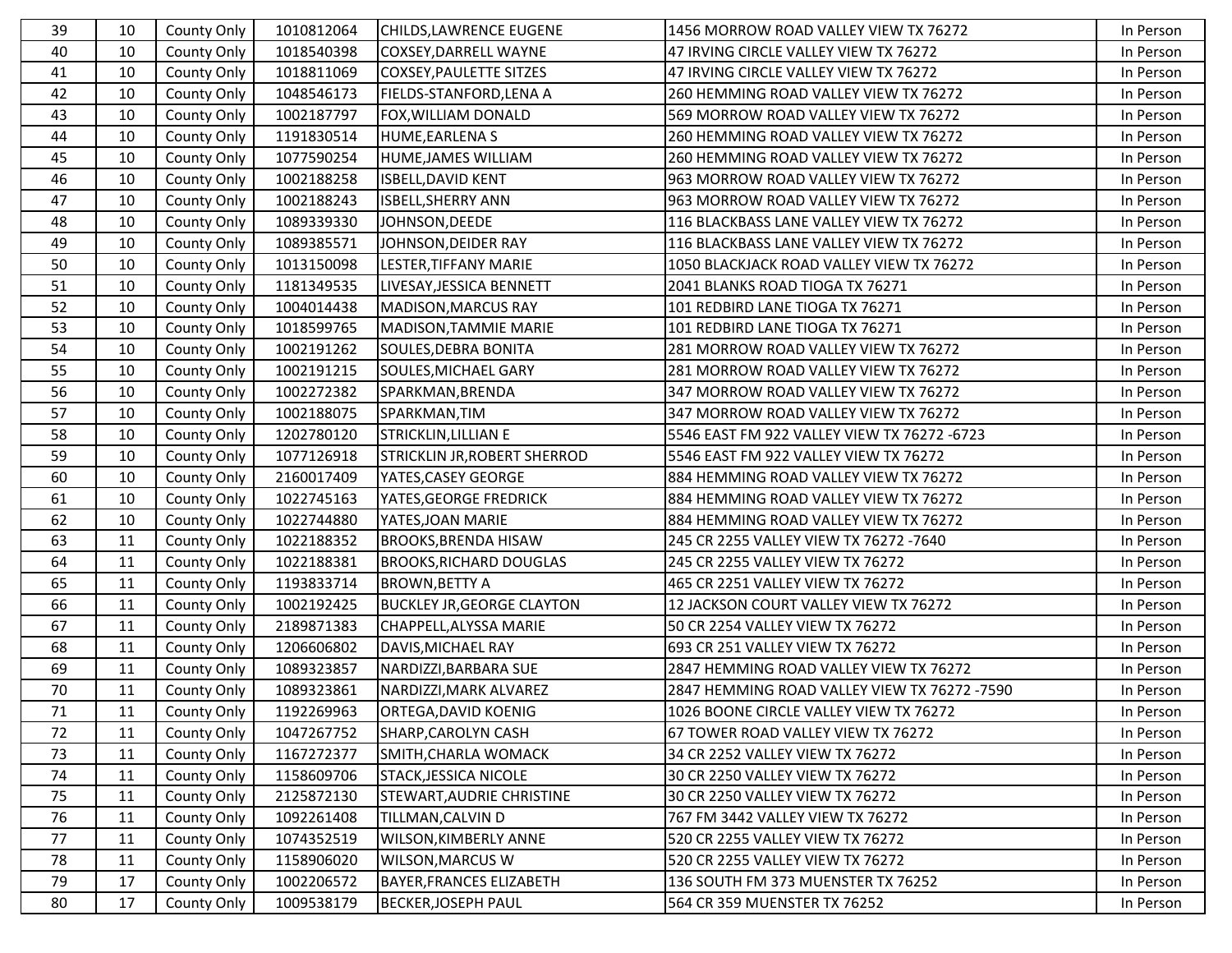| 81  | 17 | County Only | 1015478186 | <b>BECKER, KRISTIE KAYE</b>       | 564 CR 359 MUENSTER TX 76252                | In Person |
|-----|----|-------------|------------|-----------------------------------|---------------------------------------------|-----------|
| 82  | 17 | County Only | 1007106192 | COOK, JOHN EDWARD                 | 3396 CR 302 MUENSTER TX 76252               | In Person |
| 83  | 17 | County Only | 1007106026 | <b>COOK, KAREN MARIE</b>          | 3396 CR 302 MUENSTER TX 76252               | In Person |
| 84  | 17 | County Only | 1002206538 | FETTE, MARLA GREWING              | 2157 CR 341 MUENSTER TX 76252               | In Person |
| 85  | 17 | County Only | 1002209216 | FISHER, HERBERT RAYMOND           | 1070 CR 310 MUENSTER TX 76252               | In Person |
| 86  | 17 | County Only | 1002217439 | FISHER, SUSAN TRACHTA             | 1070 CR 310 MUENSTER TX 76252               | In Person |
| 87  | 17 | County Only | 1060085009 | HENNIGAN, MEGAN RENEE             | 6009 CR 341 MUENSTER TX 76252               | In Person |
| 88  | 17 | County Only | 1210068648 | HENNIGAN, RYAN THOMAS             | 6009 CR 341 MUENSTER TX 76252               | In Person |
| 89  | 17 | County Only | 2162156703 | LUTKENHAUS, CLARA MAE             | 2984 CR 426 MUENSTER TX 76252               | In Person |
| 90  | 17 | County Only | 1002215030 | LUTKENHAUS, DONALD JOE            | 594 CR 351 MUENSTER TX 76252                | In Person |
| 91  | 17 | County Only | 2162199254 | LUTKENHAUS, JAN RAY               | 2984 CR 426 MUENSTER TX 76252               | In Person |
| 92  | 17 | County Only | 1002208101 | LUTKENHAUS, LEO GEORGE            | 2039 CR 342 MUENSTER TX 76252               | In Person |
| 93  | 17 | County Only | 1002208117 | LUTKENHAUS, PEGGY                 | 2039 CR 342 MUENSTER TX 76252               | In Person |
| 94  | 17 | County Only | 1002218013 | LUTKENHAUS, TINA MARIE            | 2980 CR 426 MUENSTER TX 76252               | In Person |
| 95  | 17 | County Only | 1002209285 | LUTKENHAUS, TROY ALAN             | 2980 CR 426 MUENSTER TX 76252               | In Person |
| 96  | 17 | County Only | 1006957582 | MULLER, DAVID HENRY               | 17055 WEST HWY 82 MUENSTER TX 76252         | In Person |
| 97  | 17 | County Only | 1006957595 | MULLER, DIANE P                   | 17055 WEST HWY 82 MUENSTER TX 76252         | In Person |
| 98  | 17 | County Only | 1002207009 | <b>RUSSELL, RITA FETTE</b>        | 3814 CR 302 MUENSTER TX 76252               | In Person |
| 99  | 17 | County Only | 1013555987 | <b>VOGEL, CHRISTINE</b>           | 1316 CR 350 MUENSTER TX 76252               | In Person |
| 100 | 17 | County Only | 1002273356 | VOGEL, LINDA JEAN                 | 128 CR 388 MUENSTER TX 76252                | In Person |
| 101 | 17 | County Only | 1002207032 | <b>VOGEL, TOMMY THEODORE</b>      | 466 CR 388 MUENSTER TX 76252                | In Person |
| 102 | 17 | County Only | 1002211982 | ZWINGGI, CARLA ROSE               | 183 CR 310 MUENSTER TX 76252                | In Person |
| 103 | 17 | County Only | 1002222690 | ZWINGGI, DANNY LEE                | 183 CR 310 MUENSTER TX 76252                | In Person |
| 104 | 18 | County Only | 1040019376 | BARFKNECHT, CHARLES GRAHAM        | 3575 CR 424 MUENSTER TX 76252 -4159         | In Person |
| 105 | 18 | County Only | 1040013190 | <b>BARFKNECHT, JANE KATHERINE</b> | 3575 CR 424 MUENSTER TX 76252               | In Person |
| 106 | 18 | County Only | 1002216467 | BARNHILL, JANET ELIZABETH         | 305 EAST EDDY STREET MUENSTER TX 76252      | In Person |
| 107 | 18 | County Only | 1002215919 | <b>BARNHILL, MONTE RAYMOND</b>    | 305 EAST EDDY STREET MUENSTER TX 76252      | In Person |
| 108 | 18 | County Only | 1173490116 | <b>BARNHILL, ROSE CATHERINE</b>   | 202 SOUTH SYCAMORE STREET MUENSTER TX 76252 | In Person |
| 109 | 18 | County Only | 1021259800 | <b>BARNHILL, ZACHARY ARTHUR</b>   | 202 SOUTH SYCAMORE STREET MUENSTER TX 76252 | In Person |
| 110 | 18 | County Only | 1002212858 | <b>BARTUSH, CHARLES FRANCIS</b>   | 219 NORTH PECAN STREET MUENSTER TX 76252    | In Person |
| 111 | 18 | County Only | 1002208234 | <b>BAUER, KATHY RANEY</b>         | 128 NORTH ASH STREET MUENSTER TX 76252      | In Person |
| 112 | 18 | County Only | 1002208247 | <b>BAUER, ROBERT JOSEPH</b>       | 128 NORTH ASH STREET MUENSTER TX 76252      | In Person |
| 113 | 18 | County Only | 1002218050 | <b>BAYER, BRANDON JOEL</b>        | 155 CENTERHILL DR MUENSTER TX 76252         | In Person |
| 114 | 18 | County Only | 1002217004 | <b>BEAULIEU, CHRISTINE DIANE</b>  | 519 NORTH WALNUT STREET MUENSTER TX 76252   | In Person |
| 115 | 18 | County Only | 1002209608 | <b>BINDEL, BETTY KLEMENT</b>      | 7734 CR 424 MUENSTER TX 76252               | In Person |
| 116 | 18 | County Only | 1002209599 | <b>BINDEL, HAROLD HERMAN</b>      | 7734 CR 424 MUENSTER TX 76252               | In Person |
| 117 | 18 | County Only | 1029224240 | <b>BINFORD II, THOMAS DWAINE</b>  | 921 NORTH MAIN STREET B MUENSTER TX 76252   | In Person |
| 118 | 18 | County Only | 1139328765 | DELANCY, DONALD FREDRICK          | 214 NORTH OAK STREET MUENSTER TX 76252      | In Person |
| 119 | 18 | County Only | 1040223617 | <b>DELANCY, PEGGY BOLINGER</b>    | 214 NORTH OAK STREET MUENSTER TX 76252      | In Person |
| 120 | 18 | County Only | 1015670307 | ECKART, DONALD RAYMOND            | 231 WEST 9TH STREET MUENSTER TX 76252       | In Person |
| 121 | 18 | County Only | 1060319525 | EDWARDS, REBECCA CATHERINE        | 320 NORTH PECAN STREET MUENSTER TX 76252    | In Person |
| 122 | 18 | County Only | 1002213398 | FELDERHOFF, RONALD WALTER         | 2932 CR 424 MUENSTER TX 76252               | In Person |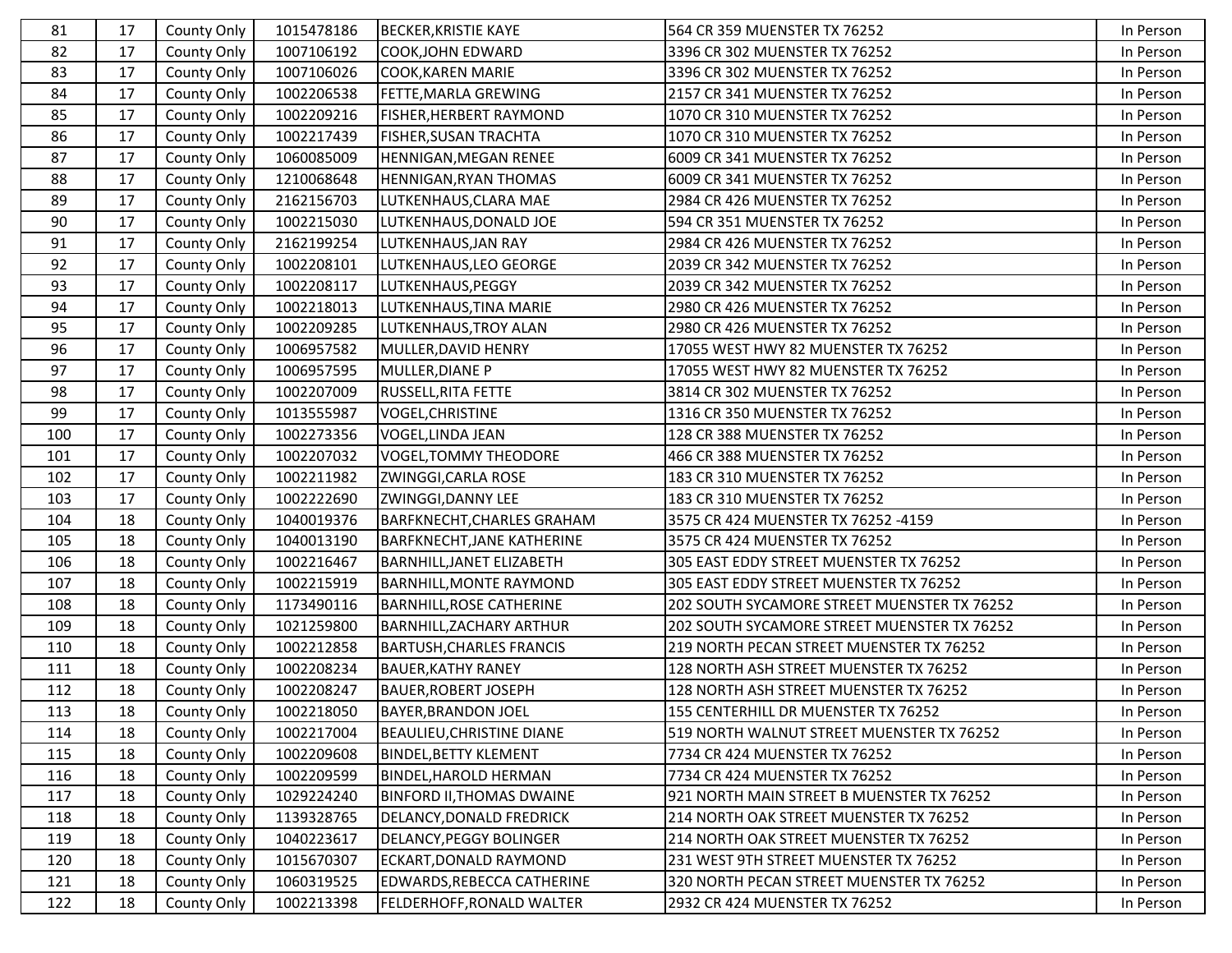| 123 | 18 | County Only | 1002217366 | <b>FLEITMAN, DOUGLAS JOHN</b>     | 3424 NORTH FM 373 MUENSTER TX 76252               | In Person |
|-----|----|-------------|------------|-----------------------------------|---------------------------------------------------|-----------|
| 124 | 18 | County Only | 1002215534 | <b>FLEITMAN, VICKIE LYNN</b>      | 3424 NORTH FM 373 MUENSTER TX 76252               | In Person |
| 125 | 18 | County Only | 1092426128 | <b>FLETCHER, ROBERT CHARLES</b>   | 621 NORTH HICKORY STREET MUENSTER TX 76252        | In Person |
| 126 | 18 | County Only | 1002217769 | <b>FLUSCHE, BRENDA DIANNE</b>     | 29 CR 492 MUENSTER TX 76252                       | In Person |
| 127 | 18 | County Only | 1002210143 | <b>FLUSCHE, HAROLD EARL</b>       | 503 NORTH OAK STREET MUENSTER TX 76252 -2520      | In Person |
| 128 | 18 | County Only | 1165667071 | <b>FLUSCHE, JARED STEPHEN</b>     | 614 ENDRES STREET MUENSTER TX 76252               | In Person |
| 129 | 18 | County Only | 1002210158 | <b>FLUSCHE, JEANNINE HOFBAUER</b> | 503 NORTH OAK STREET MUENSTER TX 76252            | In Person |
| 130 | 18 | County Only | 1002217898 | <b>FLUSCHE, JEFFREY PATRICK</b>   | 92 CR 481 MUENSTER TX 76252                       | In Person |
| 131 | 18 | County Only | 1002212739 | <b>FLUSCHE, JUDY</b>              | 65 HARTMAN ROAD MUENSTER TX 76252                 | In Person |
| 132 | 18 | County Only | 1002214505 | <b>FLUSCHE, LAURIE ANN</b>        | 915 NORTH CEDAR STREET MUENSTER TX 76252          | In Person |
| 133 | 18 | County Only | 1002214682 | <b>FLUSCHE, NEAL EDWARD</b>       | 908 NORTH CEDAR STREET MUENSTER TX 76252          | In Person |
| 134 | 18 | County Only | 1002217753 | <b>FLUSCHE, PHILLIP KEVIN</b>     | 29 CR 492 MUENSTER TX 76252                       | In Person |
| 135 | 18 | County Only | 1002210162 | <b>FLUSCHE, THOMAS ALFRED</b>     | 65 HARTMAN ROAD MUENSTER TX 76252                 | In Person |
| 136 | 18 | County Only | 1157204174 | <b>GOURLEY, RALPH H</b>           | 308 EAST FIRST STREET MUENSTER TX 76252           | In Person |
| 137 | 18 | County Only | 1002209200 | <b>GRAHAM, DONNA TRIPLETT</b>     | 434 WEST EDDY STREET MUENSTER TX 76252            | In Person |
| 138 | 18 | County Only | 1002208309 | <b>GREWING, CONNIE S</b>          | 205 SOUTH WILLOW STREET MUENSTER TX 76252         | In Person |
| 139 | 18 | County Only | 1002208299 | <b>GREWING, GLENN F</b>           | 205 SOUTH WILLOW STREET MUENSTER TX 76252         | In Person |
| 140 | 18 | County Only | 1002210284 | <b>GREWING, JULIANA</b>           | 508 NORTH ELM STREET MUENSTER TX 76252            | In Person |
| 141 | 18 | County Only | 1011511918 | HARTMAN, CRAIG THOMAS             | 318 WEST 6TH STREET MUENSTER TX 76252             | In Person |
| 142 | 18 | County Only | 1002214449 | HAVERKAMP, JOAN CLARA             | 1057 NORTH CEDAR STREET MUENSTER TX 76252         | In Person |
| 143 | 18 | County Only | 1002215620 | HAVERKAMP, LEONARD JAMES          | 1057 NORTH CEDAR STREET MUENSTER TX 76252         | In Person |
| 144 | 18 | County Only | 1002212843 | HENNIGAN, LORA JEAN               | 2600 CR 417 MUENSTER TX 76252                     | In Person |
| 145 | 18 | County Only | 1002213875 | HENNIGAN, THOMAS DAVID            | 2600 CR 417 MUENSTER TX 76252                     | In Person |
| 146 | 18 | County Only | 1002210444 | HENNIGAN, TIMOTHY JAMES           | 608 NORTH MAPLE STREET MUENSTER TX 76252          | In Person |
| 147 | 18 | County Only | 2135699586 | <b>HESS, BILLIE JEAN</b>          | 614 NORTH MAIN STREET MUENSTER TX 76252           | In Person |
| 148 | 18 | County Only | 1002207531 | <b>HESS, DEBORAH SUSAN</b>        | 5421 CR 424 MUENSTER TX 76252                     | In Person |
| 149 | 18 | County Only | 1002207520 | <b>HESS, DOYLE EDWARD</b>         | 5424 CR 424 MUENSTER TX 76252                     | In Person |
| 150 | 18 | County Only | 1002214987 | HESS, JANETTE MARIE               | 521 NORTH OAK STREET MUENSTER TX 76252            | In Person |
| 151 | 18 | County Only | 1002213501 | <b>HESS, MARYANN</b>              | 7979 CR 424 MUENSTER TX 76252                     | In Person |
| 152 | 18 | County Only | 1000647093 | <b>HESS, NATHAN WILLIAM</b>       | 517 NORTH PECAN STREET MUENSTER TX 76252          | In Person |
| 153 | 18 | County Only | 1002213490 | <b>HESS, ROBERT JOSEPH</b>        | 521 NORTH OAK STREET MUENSTER TX 76252            | In Person |
| 154 | 18 | County Only | 1002216860 | HESS, SAMUEL JOSEPH               | 202 NORTH SYCAMORE STREET MUENSTER TX 76252       | In Person |
| 155 | 18 | County Only | 1011514365 | <b>HESS, SARAH ANN</b>            | 408 NORTH SYCAMORE STREET MUENSTER TX 76252 -2530 | In Person |
| 156 | 18 | County Only | 1002213173 | <b>HESS, TOMMIE SUE</b>           | 5304 CR 424 MUENSTER TX 76252                     | In Person |
| 157 | 18 | County Only | 1013124258 | HEWITT, JUDY KATHERINE            | 967 CR 459 SAINT JO TX 76265                      | In Person |
| 158 | 18 | County Only | 1013159496 | <b>HEWITT, MACK DARRELL</b>       | 967 CR 459 SAINT JO TX 76265                      | In Person |
| 159 | 18 | County Only | 1002208350 | HOFBAUER, DENIS CLEM              | 2480 FM 2739 MUENSTER TX 76252                    | In Person |
| 160 | 18 | County Only | 1005711771 | <b>HOFBAUER, NORMA JEAN</b>       | 2480 FM 2739 MUENSTER TX 76252                    | In Person |
| 161 | 18 | County Only | 1168961377 | <b>KEATING, JOSEPH PAUL</b>       | 714 NORTH MAIN STREET MUENSTER TX 76252           | In Person |
| 162 | 18 | County Only | 1002218362 | KLEMENT, CHARLOTTE LOUISE         | 7153 CR 424 MUENSTER TX 76252                     | In Person |
| 163 | 18 | County Only | 1007603699 | KLEMENT, CODY RAY                 | 611 NORTH SYCAMORE STREET MUENSTER TX 76252 -2318 | In Person |
| 164 | 18 | County Only | 1002210780 | KLEMENT, DALE JOSEPH              | 7153 CR 424 MUENSTER TX 76252                     | In Person |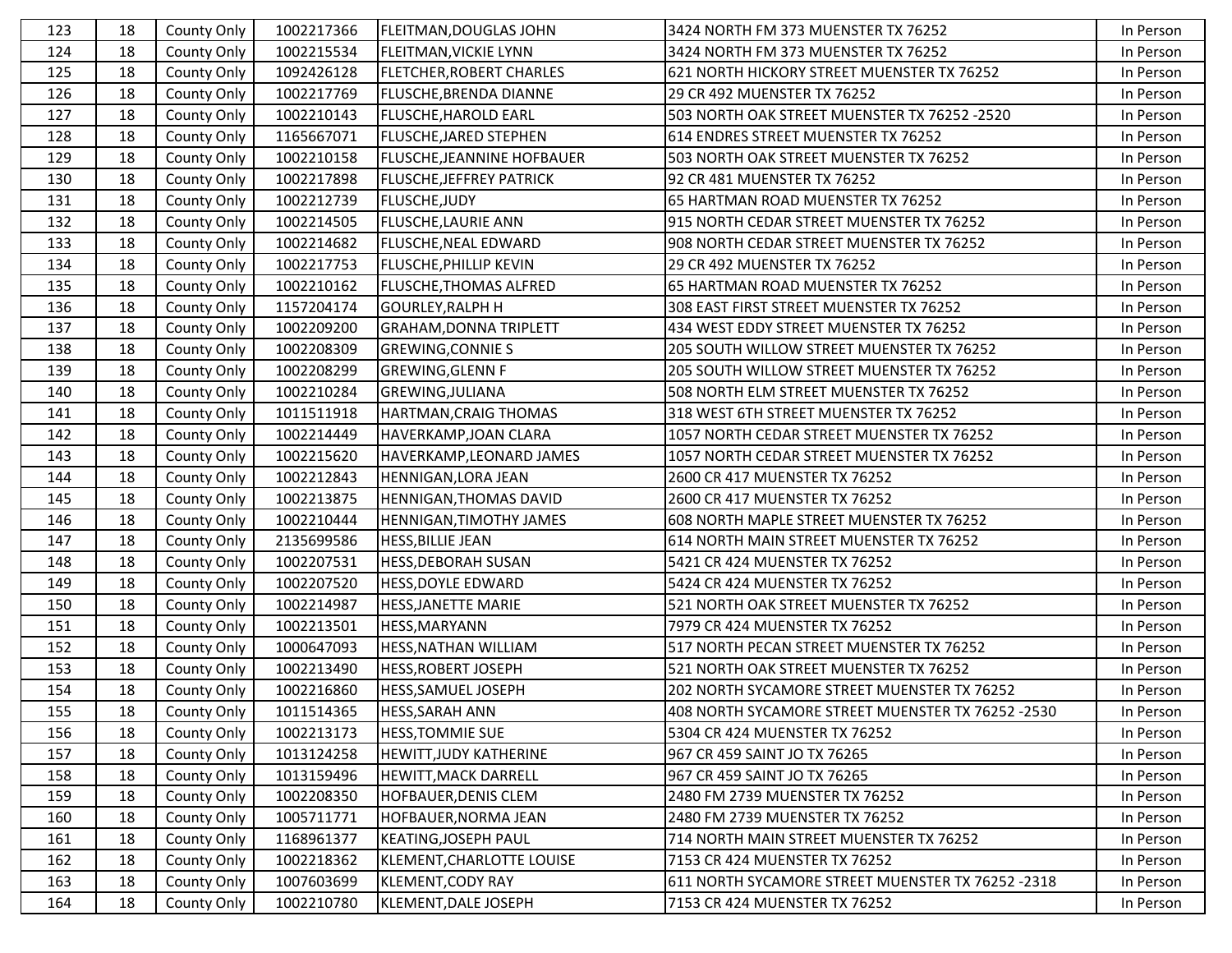| 165 | 18 | County Only | 1149001156 | KLEMENT, DANA DIANE          | 611 NORTH SYCAMORE STREET MUENSTER TX 76252      | In Person |
|-----|----|-------------|------------|------------------------------|--------------------------------------------------|-----------|
| 166 | 18 | County Only | 1002210812 | KLEMENT, LEON MARTIN         | 2762 FM 2739 MUENSTER TX 76252                   | In Person |
| 167 | 18 | County Only | 1002210896 | KLEMENT, WAYNE               | 1141 CR 427 MUENSTER TX 76252                    | In Person |
| 168 | 18 | County Only | 1002273665 | KNABE, RENETA MARIE          | 1041 NORTH MAPLE STREET MUENSTER TX 76252 -2005  | In Person |
| 169 | 18 | County Only | 1002211019 | KNAUF, LEON JOSEPH           | 920 NORTH HICKORY STREET MUENSTER TX 76252       | In Person |
| 170 | 18 | County Only | 1002211042 | <b>KNAUF, ROBERT JOHN</b>    | 631 WEINZAPFEL STREET MUENSTER TX 76252          | In Person |
| 171 | 18 | County Only | 1002213211 | KOESLER, CHARLES ANTHONY     | 584 CR 423 MUENSTER TX 76252                     | In Person |
| 172 | 18 | County Only | 1189500505 | KOESLER, CINDY MARIE         | 296 CR 423 MUENSTER TX 76252                     | In Person |
| 173 | 18 | County Only | 1002216666 | KOESLER, DORIS               | 584 CR 423 MUENSTER TX 76252                     | In Person |
| 174 | 18 | County Only | 1189499115 | KOESLER, MAX ALFONS          | 296 CR 423 MUENSTER TX 76252                     | In Person |
| 175 | 18 | County Only | 2138967413 | KOESLER, SAMANTHA ROSE       | 296 CR 423 MUENSTER TX 76252                     | In Person |
| 176 | 18 | County Only | 1002208898 | <b>KUBIS, CANDISE JOY</b>    | 223 HILLCREST STREET MUENSTER TX 76252 - 2739    | In Person |
| 177 | 18 | County Only | 1195297259 | MARTIN, ERNEST JOE           | 1134 CR 447 MUENSTER TX 76252                    | In Person |
| 178 | 18 | County Only | 1002208867 | MARTIN, JAMES NEAL           | 229 SOUTH WILLOW STREET MUENSTER TX 76252        | In Person |
| 179 | 18 | County Only | 1002216943 | MCCOY, MARIA ANGELES         | 503 NORTH SYCAMORE STREET MUENSTER TX 76252      | In Person |
| 180 | 18 | County Only | 1002212606 | MILLER, GLENN JOSEPH         | 608 CR 428 MUENSTER TX 76252                     | In Person |
| 181 | 18 | County Only | 1087045936 | MULLER, SHERRI ANN           | 621 NORTH HICKORY STREET MUENSTER TX 76252 -2309 | In Person |
| 182 | 18 | County Only | 1002215244 | <b>PAGEL, RENATE HESS</b>    | 543 CR 421 MUENSTER TX 76252                     | In Person |
| 183 | 18 | County Only | 1007011592 | PETERS, CANDICE MARIE        | 115 NORTHSIDE DRIVE MUENSTER TX 76252            | In Person |
| 184 | 18 | County Only | 1015502714 | PETERS, JUSTIN WAYNE         | 115 NORTHSIDE DRIVE MUENSTER TX 76252            | In Person |
| 185 | 18 | County Only | 1002211214 | <b>REED, JERRY WAYNE</b>     | 4095 NORTH FM 373 MUENSTER TX 76252              | In Person |
| 186 | 18 | County Only | 1002273394 | <b>REED, JO ELLEN</b>        | 4095 NORTH FM 373 MUENSTER TX 76252              | In Person |
| 187 | 18 | County Only | 1002211570 | ROHMER, AGNES HERMES         | 520 NORTH OAK STREET MUENSTER TX 76252           | In Person |
| 188 | 18 | County Only | 1013152590 | ROHMER, ALAN LEE             | 279 CR 425 MUENSTER TX 76252                     | In Person |
| 189 | 18 | County Only | 1002215523 | ROHMER, DWAYNE JOSEPH        | 603 NORTH HICKORY STREET MUENSTER TX 76252       | In Person |
| 190 | 18 | County Only | 1002215432 | SICKING, ALLEN MICHAEL       | 171 COUNTRY ESTATES COURT MUENSTER TX 76252      | In Person |
| 191 | 18 | County Only | 1002215575 | SICKING, MARTHA ANN          | 171 COUNTRY ESTATES COURT MUENSTER TX 76252      | In Person |
| 192 | 18 | County Only | 1180165436 | SPRINGER, ABBEY ELIZABETH    | 241 SOUTHTOWN DRIVE MUENSTER TX 76252            | In Person |
| 193 | 18 | County Only | 1019268863 | SPRINGER, DREW ALAN          | 320 EAST FOURTH STREET MUENSTER TX 76252         | In Person |
| 194 | 18 | County Only | 2122208598 | SPRINGER, GRANT MICHAEL      | 320 EAST 4TH STREET MUENSTER TX 76252            | In Person |
| 195 | 18 | County Only | 2146126513 | SPRINGER, KATHERINE DELANEY  | 320 4TH STREET MUENSTER TX 76252                 | In Person |
| 196 | 18 | County Only | 1019158165 | SPRINGER, LYDIA KAY          | 320 EAST 4TH STREET MUENSTER TX 76252            | In Person |
| 197 | 18 | County Only | 1002218740 | <b>STEVENS, MARTHA JANE</b>  | 521 NORTH PECAN STREET MUENSTER TX 76252         | In Person |
| 198 | 18 | County Only | 1002237367 | STOFFELS, CHRIS RAYMOND      | 520 NORTH CEDAR STREET MUENSTER TX 76252 -2406   | In Person |
| 199 | 18 | County Only | 1007605280 | TAYLOR, NICHOLAS GERARD      | 1073 NORTH CEDAR STREET MUENSTER TX 76252        | In Person |
| 200 | 18 | County Only | 1002207021 | TRUBENBACH, GWEN E           | 1012 CR 302 MYRA TX 76253                        | In Person |
| 201 | 18 | County Only | 1002207336 | TRUBENBACH, LOYD EDWARD      | 1012 CR 302 MYRA TX 76253                        | In Person |
| 202 | 18 | County Only | 1009314698 | WALTER, CLAUDE DAVID         | 203 SYCAMORE STREET MUENSTER TX 76252            | In Person |
| 203 | 18 | County Only | 1009577647 | <b>WALTER, EUGENE J</b>      | 1013 NORTH CEDAR STREET MUENSTER TX 76252        | In Person |
| 204 | 18 | County Only | 1009314679 | <b>WALTER, NANCY ANN</b>     | 203 NORTH SYCAMORE STREET MUENSTER TX 76252      | In Person |
| 205 | 18 | County Only | 1002207195 | WALTERSCHEID, CAROLINE A     | 621 NORTH OAK STREET MUENSTER TX 76252           | In Person |
| 206 | 18 | County Only | 1002216759 | WALTERSCHEID, CHRISTINA ROSE | 619 EAST SECOND STREET MUENSTER TX 76252         | In Person |